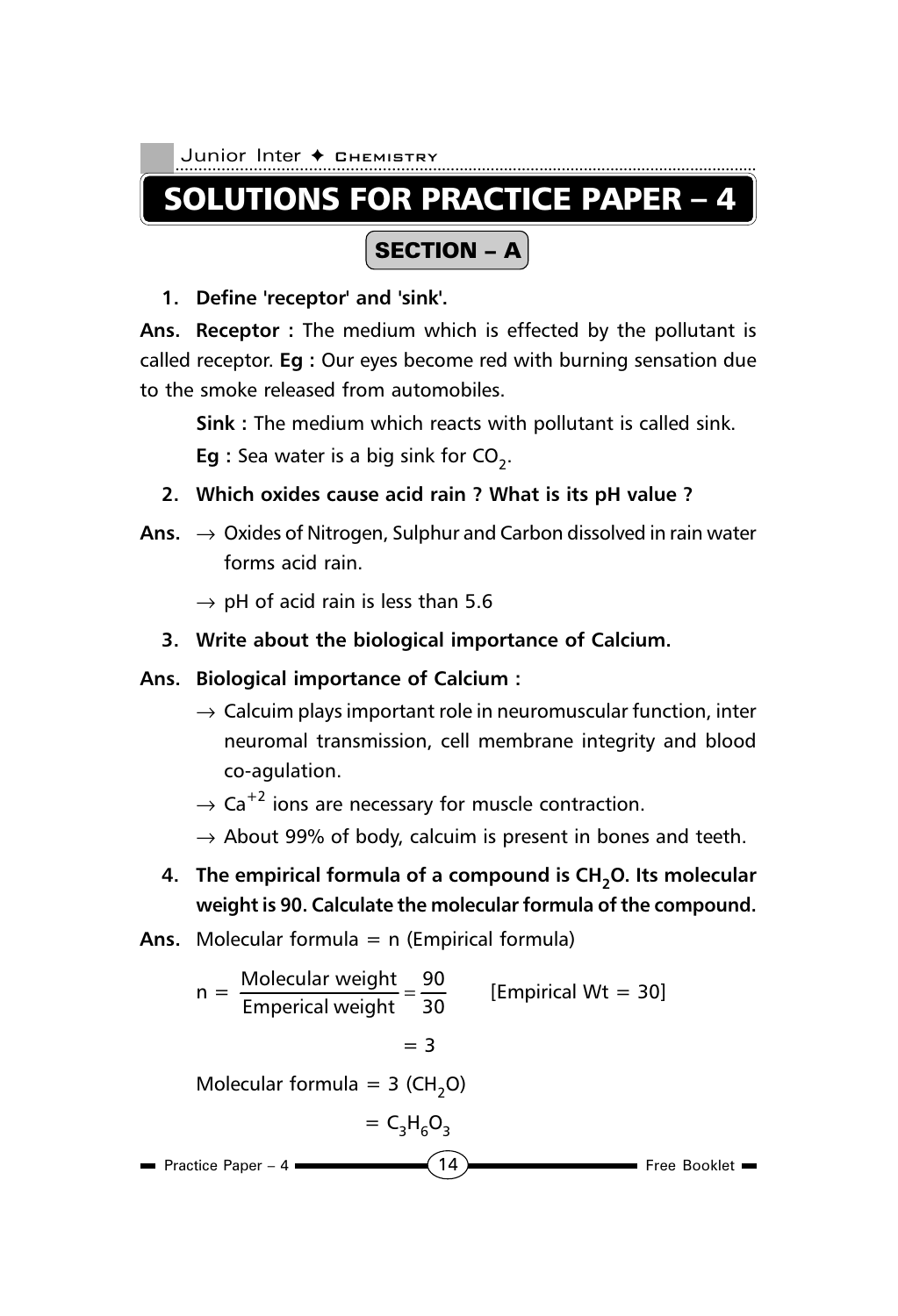**5. What is allotropy ? Give the crystalline allotropes of carbon. Ans. Allotropy :** The phenomenon of existence of an element in different properties is called allotropy.

Crystalline allotropes of carbon are a) Diamond b) Graphite c) Fullerenes.

#### **6. Calculate kinetic energy of 5 moles of nitrogen at 27**°**C.**

**Ans.** K.E = 
$$
\frac{3}{2}
$$
 nRT =  $\frac{3}{2} \times 5 \times 2 \times 300$   
= 4500 cal.

#### **7. Why is carbon monoxide poisonous ?**

**Ans.** 'CO' is majorly released into atmosphere due to automobile (vehicles).

- $\rightarrow$  'CO' reacts with hemoglobin of blood & forms carboxy haemoglobin complex (stable)
- $\rightarrow$  Due to formation of above complex, prevention of transportation of  $O<sub>2</sub>$  to different parts of the body takes place.
- $\rightarrow$  If CO concentration is increased upto 1000 ppm in atmosphere then it leads to death.

#### **8. Calculate the pH of 0.05 M NaOH solution.**

Ans. 
$$
[OH^-] = 0.05 = 5 \times 10^{-2}
$$

 $pOH = - log[OH^{-}]$  $= - \log (5 \times 10^{-2})$  $= -0.699 + 2 = 1.3010$  $pH = 14 - pOH = 14 - 1.3010 = 12.699$ 

#### **9. Why are alkali metals not found in a free state in nature.**

**Ans.** Alkali metals are not found in the free state in nature because they readily lose their valency electron to form  $M^+$  ion (a non-valent ion).

$$
\blacksquare
$$
 Practice Paper - 4\n\n①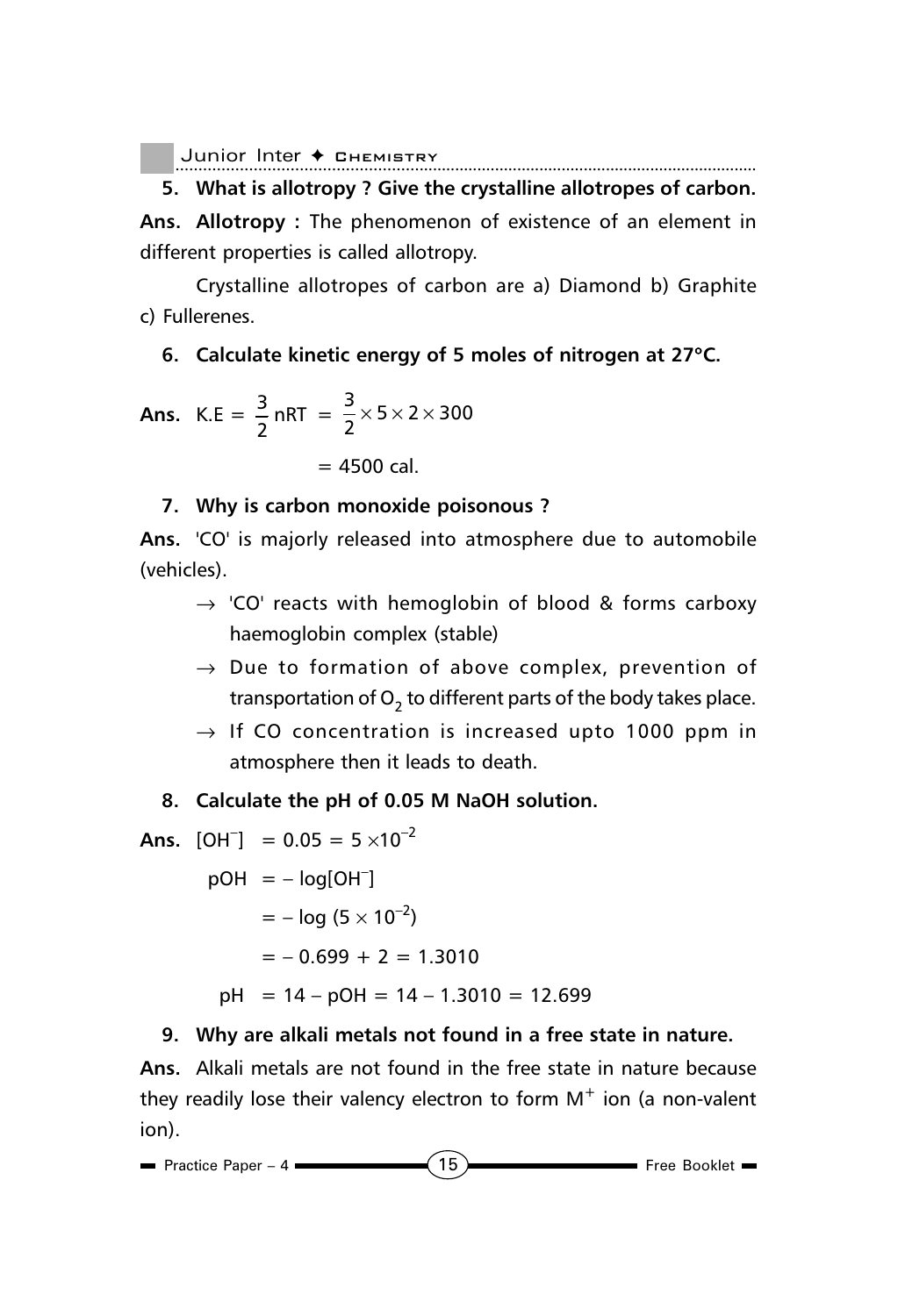- **10. Write the structural formulae of the following compounds :**
	- **a) Trichloroethanoic acid b) Neo-pentane**
- **Ans.** a) Trichloroethanoic acid CC*l* 3 COOH



- **11. Write any four postulates of the kinetic molecular theory of gases.**
- **Ans. Assumptions :**
	- 1. Gases are composed of minute particles called molecules. All the molecules of a gas are identical.
	- 2. Gaseous molecules are always, at a random movement. The molecules are moving in all possible directions in straight lines with very high velocities. They keep on colliding against each other and against the walls of the vessel at very small intervals of time.
	- 3. The actual volume occupied by the molecules is negligible when compared to the total volume occupied by the gas.
	- 4. There is no appreciable attraction or repulsion between the molecules.
	- 5. There is no loss of kinetic energy when the molecules collide with each other or with the wall of vessel. This is because the molecules are spherical and perfectly elastic in nature.
	- 6. The pressure exerted by the gas is due to the bombardment of the molecules of the gas on the walls of the vessel.

```
Practice Paper – 4 \sim 16
```
Free Booklet =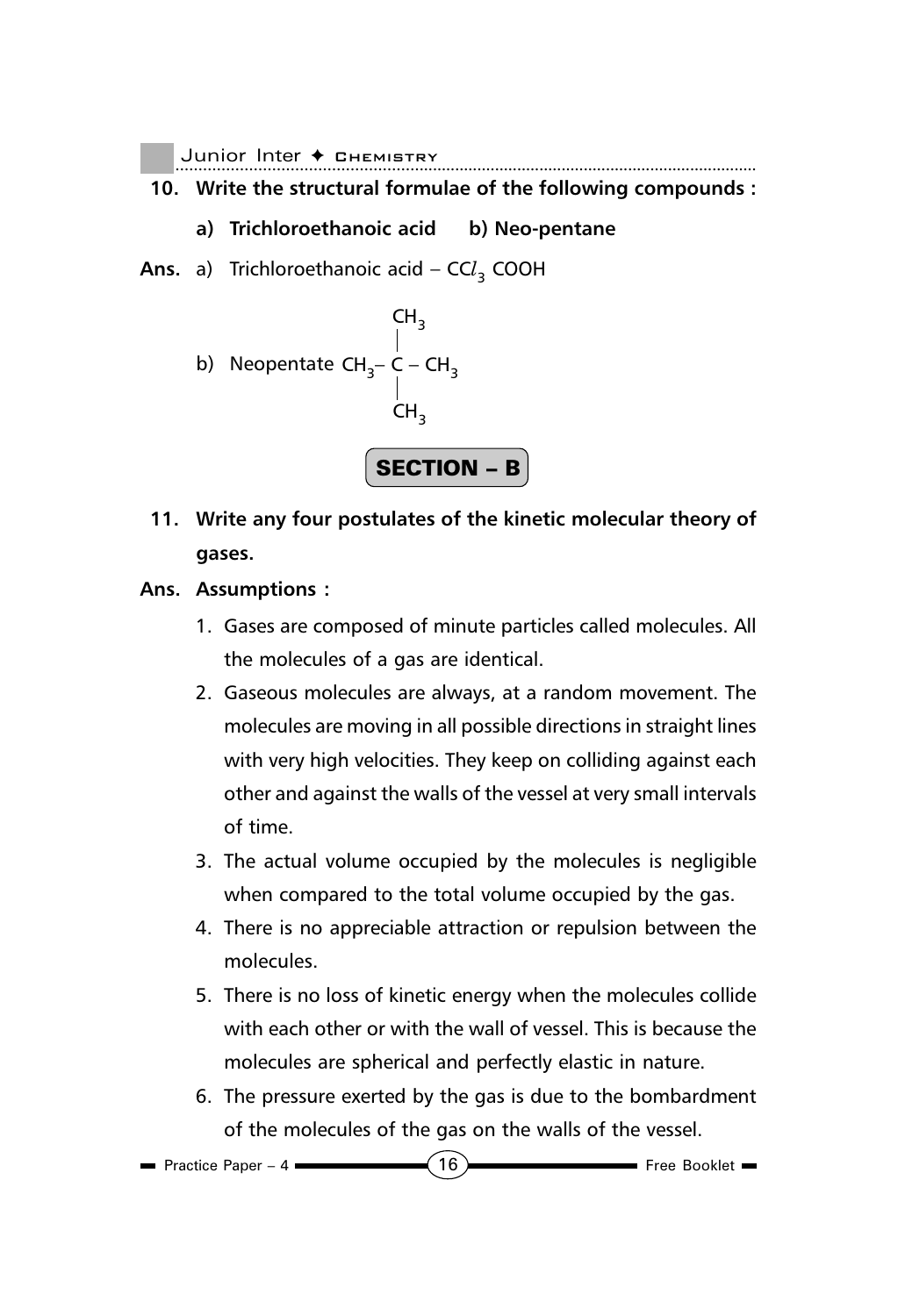Junior Inter ◆ Снемівтrу

- 7. The average kinetic energy of the molecules of the gas is directly proportional to the absolute temperature, Average K.E.  $\propto$  T.
- 8. The force of gravity has no effect on the speed of gas molecules.
- **12. Calculate the molarity of sodium carbonate in a solution prepared by dissolving 5.3 g in enough water to form 250 m***l* **of the solution.**

**Ans.** Molarity (M)= V(m ) 1000 GMW Weight *l* × Weight = 5.3 gms = 250 1000 106 5.3 × GMW (Na2CO3) = 106 = 0.2 M V = 250 m*l*

# **13. State Hess' law of constant heat summation. Explain with one example.**

**Ans.** Hess's law states that the total amount of heat evolved or absorbed in a chemical reaction is always same whether the reaction is carried out in one step (or) in several steps.

**Illustration :** This means that the heat of reaction depends only on the initial and final stages and not on the intermediate stages through which the reaction is carried out. Let us consider a reaction in which A gives D. The reaction is brought out in one step and let the heat of reaction be ∆H.

$$
A \xrightarrow{\hspace{2cm}} D; \Delta H
$$

Suppose the same reaction is brought out in three stages as follows –

$$
A \xrightarrow{\qquad} B : \Delta H_1
$$

$$
B \xrightarrow{\qquad} C : \Delta H_2
$$

$$
\mathsf{C}\;\longrightarrow\mathsf{D}:\Delta\mathsf{H}_3
$$



Free Booklet Practice Paper – 4 The net heat of reaction is  $\Delta H_1 + \Delta H_2 + \Delta H_3$ .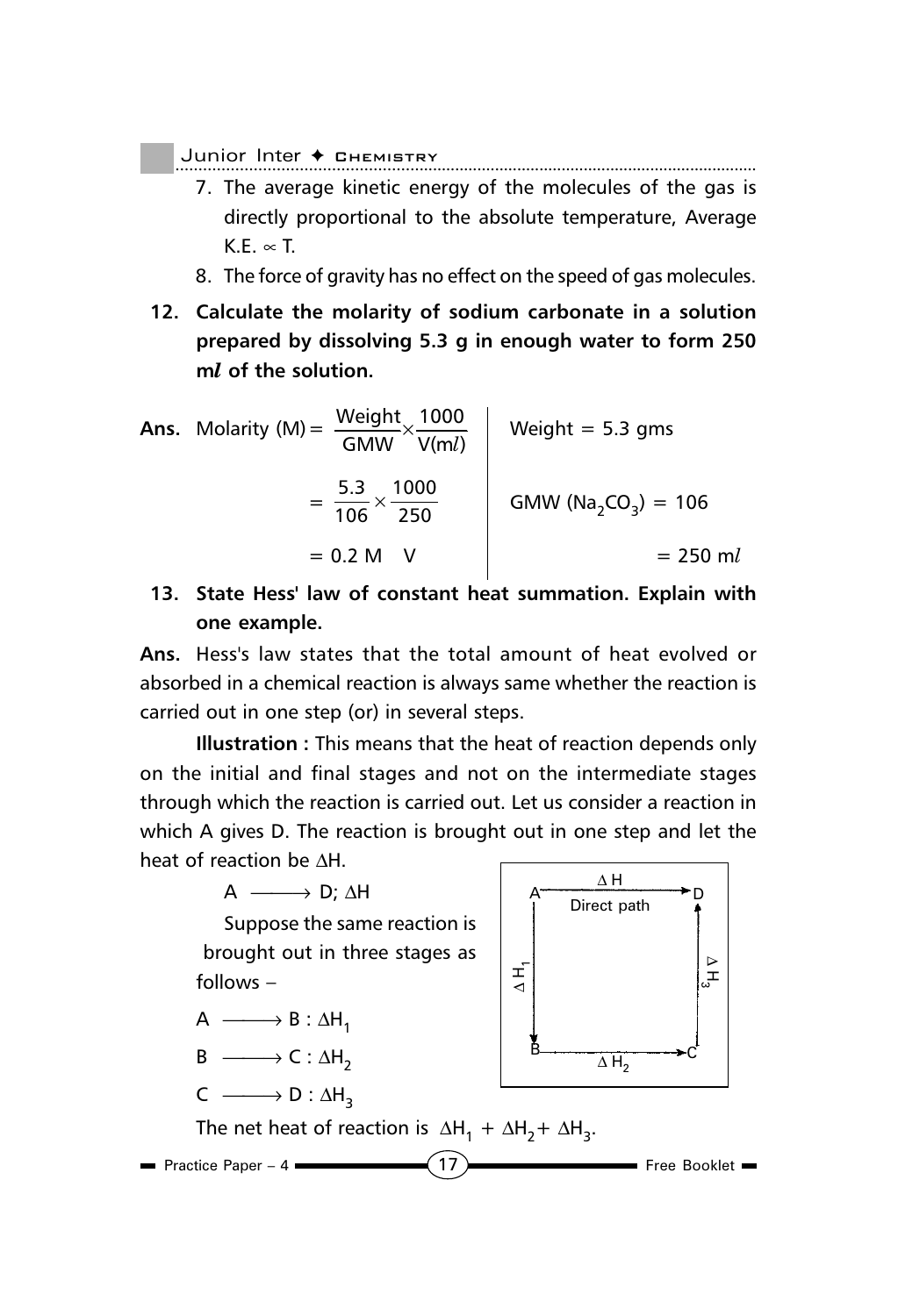................................................................................................................................. Junior Inter ✦ Chemistry

According to Hess law  $\Delta H = \Delta H_1 + \Delta H_2 + \Delta H_3$ .

**Ex**: Consider the formation of  $CO<sub>2</sub>$ . It can be prepared in two ways.

**1) Direct method :** By heating carbon in excess of  $O_2$ .

$$
C(s) + O_2(g) \longrightarrow CO_2(g); \Delta H = -393.5 \text{ kJ}
$$

**2) Indirect method :** Carbon can be converted into  $CO<sub>2</sub>$  in the following two steps.

$$
C(s) + \frac{1}{2}O_2(g) \longrightarrow CO_2(g); \quad \Delta H_1 = -110.5 \text{ kJ}
$$
  
\n
$$
CO(g) + \frac{1}{2}O_2(g) \longrightarrow CO_2(g); \quad \Delta H_2 = -283.02 \text{ kJ}
$$
  
\n
$$
Total \Delta H = -393.52 \text{ kJ } (\Delta H_1 + \Delta H_2)
$$

The two ∆H values are same.

**14.** Derive the relation between  $K_p$  and  $K_c$  for the equilibrium **reaction**

$$
\mathsf{N}_{2(g)} + 3 \mathsf{H}_{2(g)} \rightleftharpoons 2\mathsf{NH}_{3(g)}
$$

**Ans.** Given equilibrium reaction

$$
\mathrm{N}_{2\mathrm{(g)}} + 3 \mathrm{H}_{2\mathrm{(g)}} \rightleftharpoons 2\mathrm{NH}_{3\mathrm{(g)}}
$$

Relation between  $K_p$  and  $K_c$  is

$$
K_{p} = K_{C} (RT)^{\Delta n}
$$
\n
$$
\Delta n = n_{p} - n_{R}
$$
\n
$$
= 2 - (1 + 3)
$$
\n
$$
= -2
$$
\n
$$
\Delta n = -2 (-Ve)
$$
\n
$$
\therefore K_{p} < K_{C}
$$
\n
$$
\therefore
$$
\n
$$
= \text{Practice Paper -4}
$$
\n
$$
\boxed{18}
$$
\nFree Booklet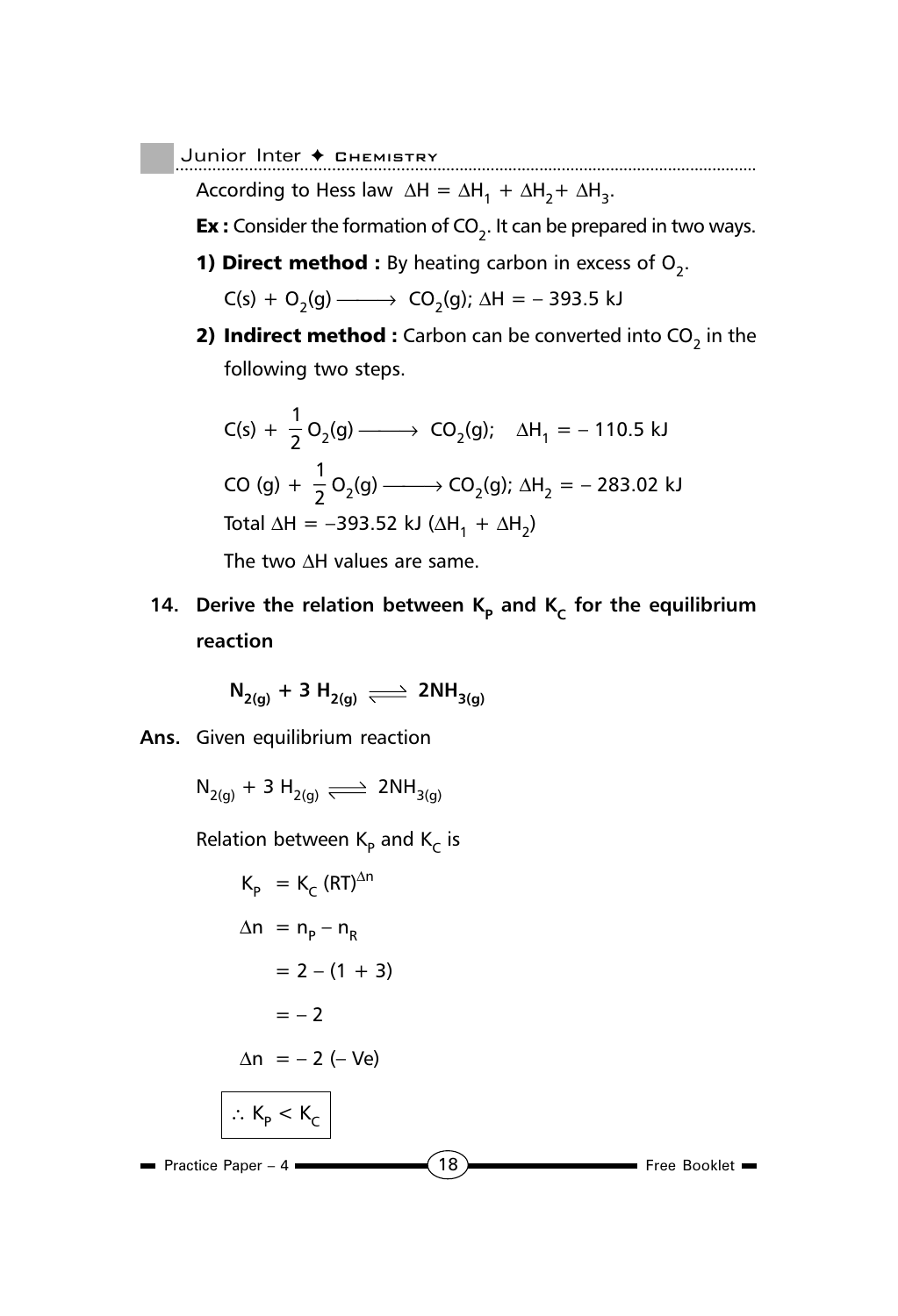Junior Inter ◆ снємівткт

#### **15. Write few lines on the utility of hydrogen as a fuel.**

#### **Ans. Hydrogen as a fuel :**

- $\rightarrow$  The heat of combustion of hydrogen is high i.e about 242kj/ mole. Hence hydrogen is used as industrial fuel.
- $\rightarrow$  The energy released by the combustion of dihydrogen is more than the petrol (3 times).
- $\rightarrow$  Hydrogen is major constituent in fuel gases like coal gas and water gas.
- $\rightarrow$  Hydrogen is also used in fuel cells for the generation of electric power.
- $\rightarrow$  5% dihydrogen is used in CNG for running four-wheeler vehicles.
- $\rightarrow$  By hydrogen economy principle the storage and transportation of energy in the form of liquid (or) gaseous state. Here energy is transmitted in the form of dihydrogen and not as electric power.

## **16. What is borax ? Explain the borax bead test with a suitable example.**

**Ans.**  $\,$  Na<sub>2</sub>B<sub>4</sub>O<sub>7</sub>.10H<sub>2</sub>O is called Borax.

**Borax bend test :** This test in useful is the identification of basic radicals in qualitative analysis. On heating borax swells into a white, opaque mass of anhydrous sodium tetra borate. When it is fused, borax glass is obtained. Borax glass is sodium meta borate and  $\mathsf{B}_2\mathsf{O}_3$ . The boric anhydride,  $B_2O_3$ , combined with metal oxides to form metal metaborates as coloured beads. The reactions are as follows :

| $Na_2B_4O_7.10H_2O$ | $\Delta$             | $Na_2B_4O_7$ | $\text{Fused}$ | $2NaBO_2 + B_2O_3$ |
|---------------------|----------------------|--------------|----------------|--------------------|
| Borax               | Anhy. sodium         | Borax glass  |                |                    |
| tetra borate        | (White, opaque mass) |              |                |                    |
| Practice Paper -4   | 19                   | Free Booklet |                |                    |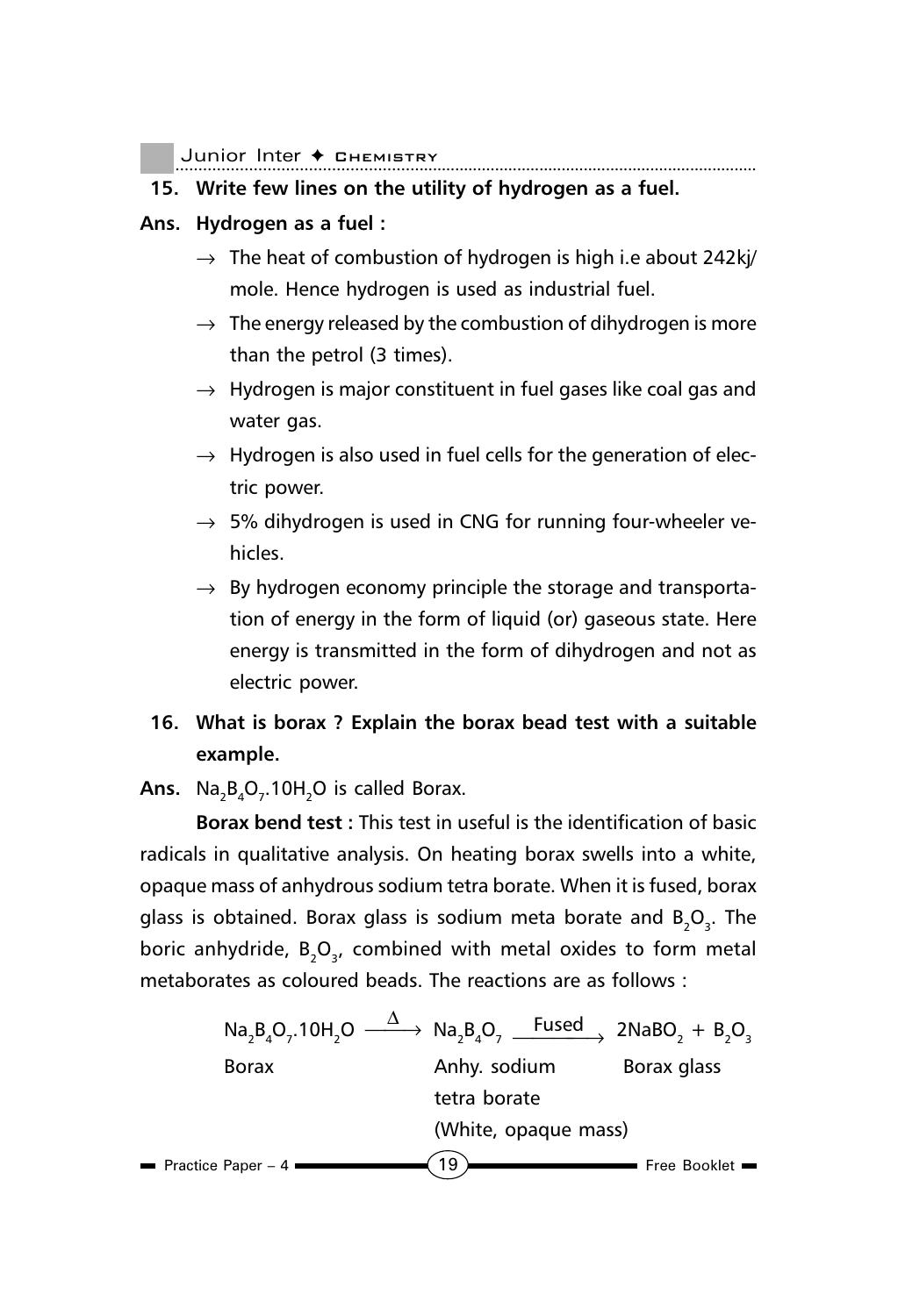................................................................................................................................. Junior Inter ✦ Chemistry

**Ex** : Co<sup>+2</sup> respond to borax bead test.

 $B_2O_3$  + CoO  $\longrightarrow$  Co(BO<sub>2</sub>)<sub>2</sub> Boric anhydride Blue bead (from borax glass) (Cobalt metaborate)

**17. Explain Wurtz reaction and Friedel Crafts alkylation with one example for each.**

**Ans. a) Wurtz reaction :** When alkyl halides react with sodium metal in presence of dry ether to form alkanes.

$$
R - X + 2Na + X - R' \xrightarrow{dry \text{ ether}} R - R' + 2NaX
$$
Alkane

**Eg :**

$$
C_2H_5 - CL + 2Na + Cl - 2Na \underbrace{\quad \text{dry ether}}_{n\text{-Butane}} C_4H_{10} + 2NaCl
$$

**b) Friedal craft's reaction :** When benzene reacts with alkyl halides in presence of anhydrous A*l*C*l* <sup>3</sup>to form alkyl benzene.



**18. Write about position isomerism and functional group isomerism.**

**Ans. Position isomerism :** This type of isomerism arises due to the difference in the position of substituent group or in the position of multiple bond.

Free Booklet Practice Paper – 4  $(20)$ **e.g.**: 1. CH<sub>3</sub> – CH<sub>2</sub> – CH<sub>2</sub> – CH<sub>2</sub> – Cl<sub>2</sub> – 1 – chloro butane  $CH_3 - CH - CH_2 - CH_3$  2 – chloro butane C*l*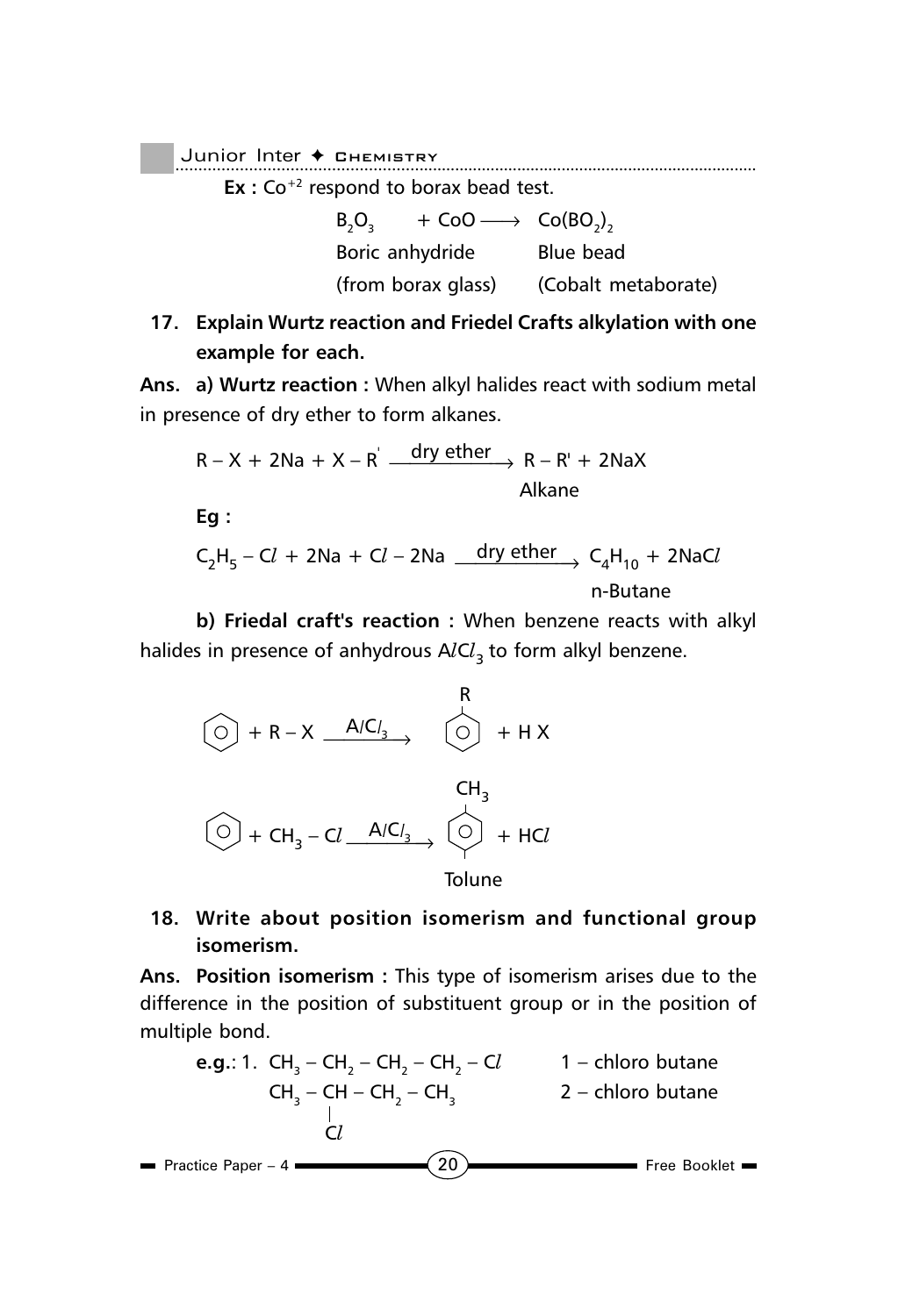Junior Inter ← CHEMISTRY **e.g.**: 2. CH<sub>3</sub> – CH<sub>2</sub>  $1 -$  butyne  $CH_3 - C \equiv C - CH_3$  2 – butyne

**Functional group isomerism :** This type of isomerism arises in carbon compounds having the same molecular formula but with different functional groups.

**e.g.**: 1. 
$$
CH_3 - CH_2 - CH_2 - OH
$$
  
\n $CH_3 - CH_2 - O - CH_3$   
\n**e.g.**: 2.  $CH_3 - CH_2 - OH$   
\n $CH_3 - O - CH_3$   
\n**f**  $ethanol$   
\n $CH_3 - O - CH_3$   
\n**g**  $ethaxy$  **ethane**  $(C_3H_8O)$ 

# **19. What are the postulates of Bohr's model of a hydrogen atom ? Write any two limitations of Bohr's model of an atom.**

 $|$  SECTION – C $|$ 

**Ans.** Niels Bohr quantitatively gave the general features of hydrogen atom structure and it's spectrum. His theory is used to evaluate several points in the atomic structure and spectras.

The postulates of Bohr atomic model for hydrogen as follows **Postulates :**

- $\rightarrow$  The electron in the hydrogen atom can revolve around the nucleus in a circular path of fixed radius and energy. These paths are called orbits (or) stationary states. These circular orbits are concentric (having same center) around the nucleus.
- $\rightarrow$  The energy of an electron in the orbit does not change with time.
- $\rightarrow$  When an electron moves from lower stationary state to higher stationary state absorption of energy takes place.
- $\rightarrow$  When an electron moves from higher stationary state to lower stationary state emission of energy takes place.

```
Practice Paper – 4 (21)
```
Free Booklet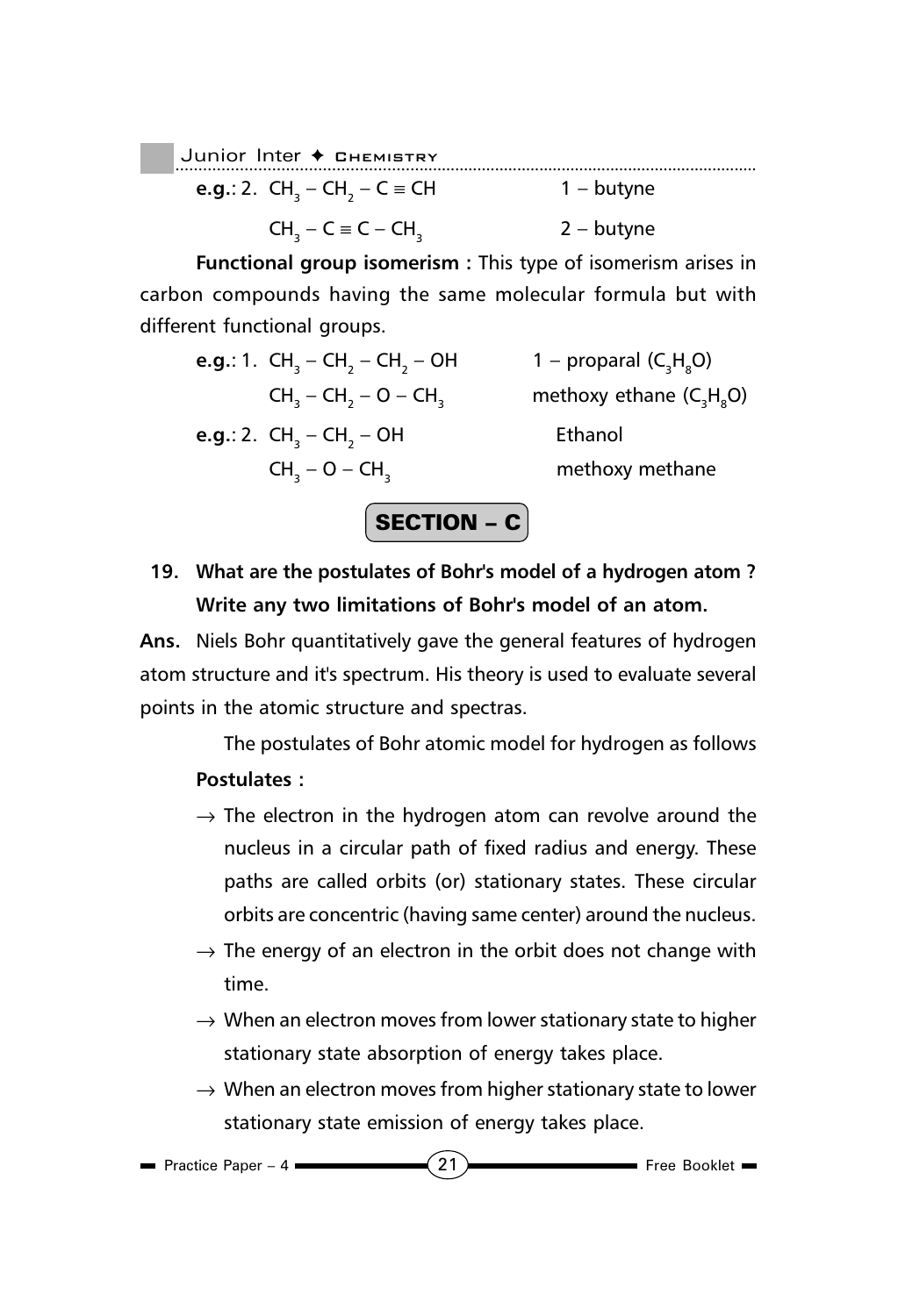$\rightarrow$  When an electronic transition takes place between two stationary states that differ in energy by ∆E is given by

$$
\Delta E = E_2 - E_1 = h v
$$

∴ The frequency of radiation absorbed (or) emitted

$$
v = \frac{E_2 - E_1}{h}
$$
 E<sub>1</sub> and E<sub>2</sub> are energies of lower, higher

energy states respectively.

 $\rightarrow$  The angular momentum of an electron is given by

$$
mvr = \frac{nh}{2\pi}
$$

An electron revolve only in the orbits for which it's angular momentum is integral multiple of  $\frac{h}{2}$  $\frac{1}{2\pi}$ .

#### **Limitations :**

- $\rightarrow$  Bohr's theory does not applicable to explain the Multi Electronic Systems Spectra.
- $\rightarrow$  This theory does not explained the fine structure of hydrogen atom.
- $\rightarrow$  It does not explained Zeeman effect and Stark effect.
- **20. Define first ionization energy and second ionization energy. Why is the second ionization energy greater than the first ionization energy for a given atom ? Discuss any four factors that affect the ionization energy of an element.**

**Ans.** 1) Ionization energy is the amount of energy required to remove the most loosely held electron from isolated a neutral gaseous atom to convert it into gaseous ion. It is also known as **first ionization energy** because it is the energy required to remove the first electron from the atom.

$$
= \text{Practice Paper - 4} \quad (22)
$$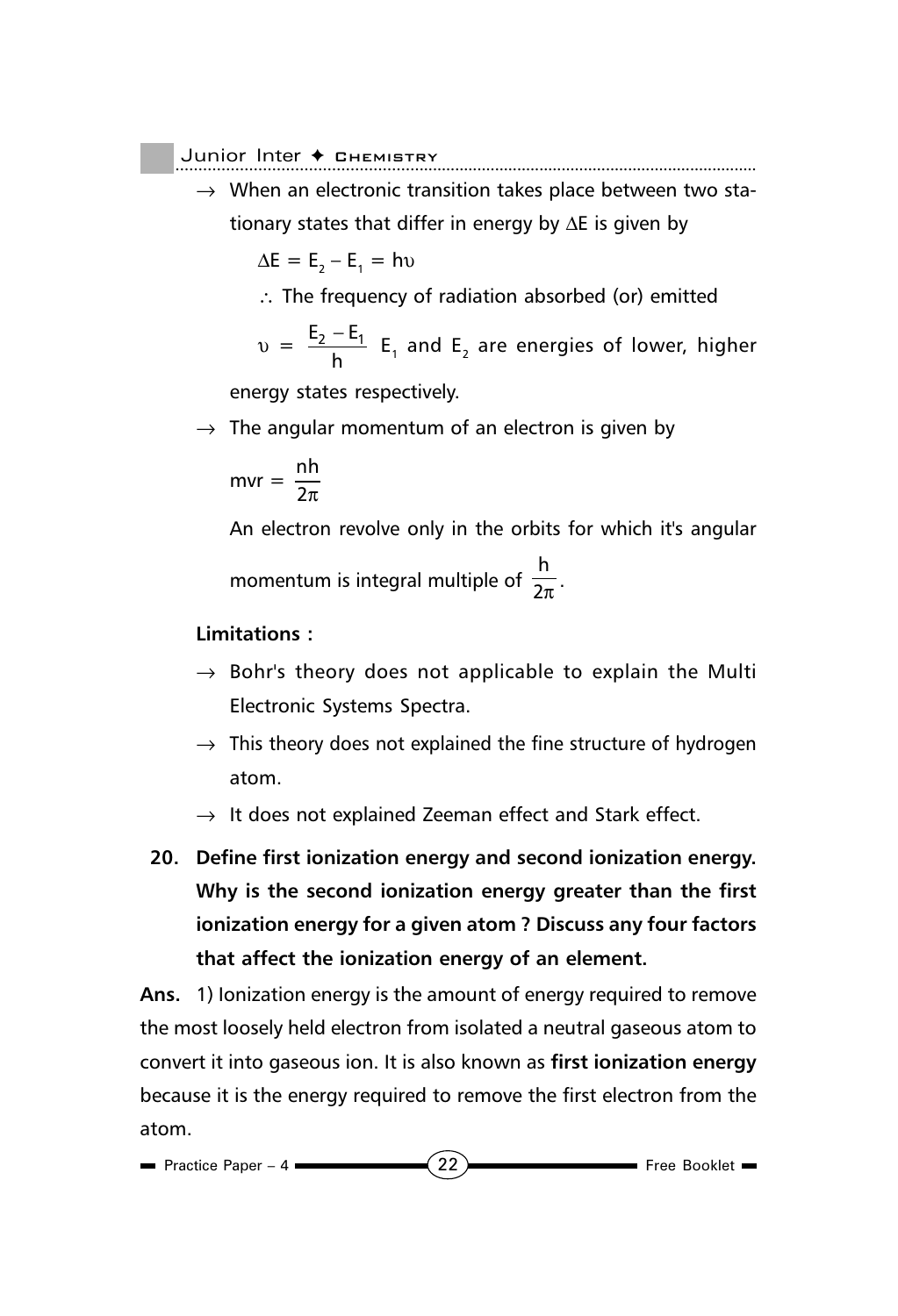$\big\vert$  Junior Inter  $\boldsymbol *$  Chemistry

It is denoted as  $I_1$  and is expressed in electron volts per atom, kilo calories (or) kilo joules per mole.

 $M_{(g)} + I_1 \longrightarrow Mg^+_{(g)} + e^-$ 

 $I_1$  is first ionization potential.

2) The energy required to remove another electron from the unipositive ion is called the **second ionization energy**. It is denoted as  $I_{2}$ .

$$
\mathrm{Mg}^+_{(g)} + \mathrm{I}_2 \longrightarrow \mathrm{Mg_{(g)}}^{2+} + \mathrm{e}^-
$$

3) The second ionization potential is greater than the first ionization potential. On removing an electron from an atom, the unipositive ion formed will have more effective nuclear charge than the number of electrons. As a result the effective nuclear charge increases over the outermost electrons. Hence more energy is required to remove the second electron. This shows that the second ionization potential is greater than the first ionization potential.

For sodium,  $I_1$  is 5.1 eV and  $I_2$  is 47.3 eV.

 $I_1 < I_2 < I_3$  .....  $I_n$ 

#### **Factors affecting ionization potential :**

**1) Atomic radius :** As the size of the atom increases the distance between the nucleus and the outermost electrons increases. So the effective nuclear charge on the outermost electrons decreases. In such a case the energy required to remove the electrons also decreases. This shows that with an increase in atomic radius the ionization energy decreases.

**2) Nuclear charge :** As the positive charge of the nucleus increases its attraction increases over the electrons. So it becomes more difficult to remove the electrons. This shows that the ionization energy increases as the nuclear charge increases.

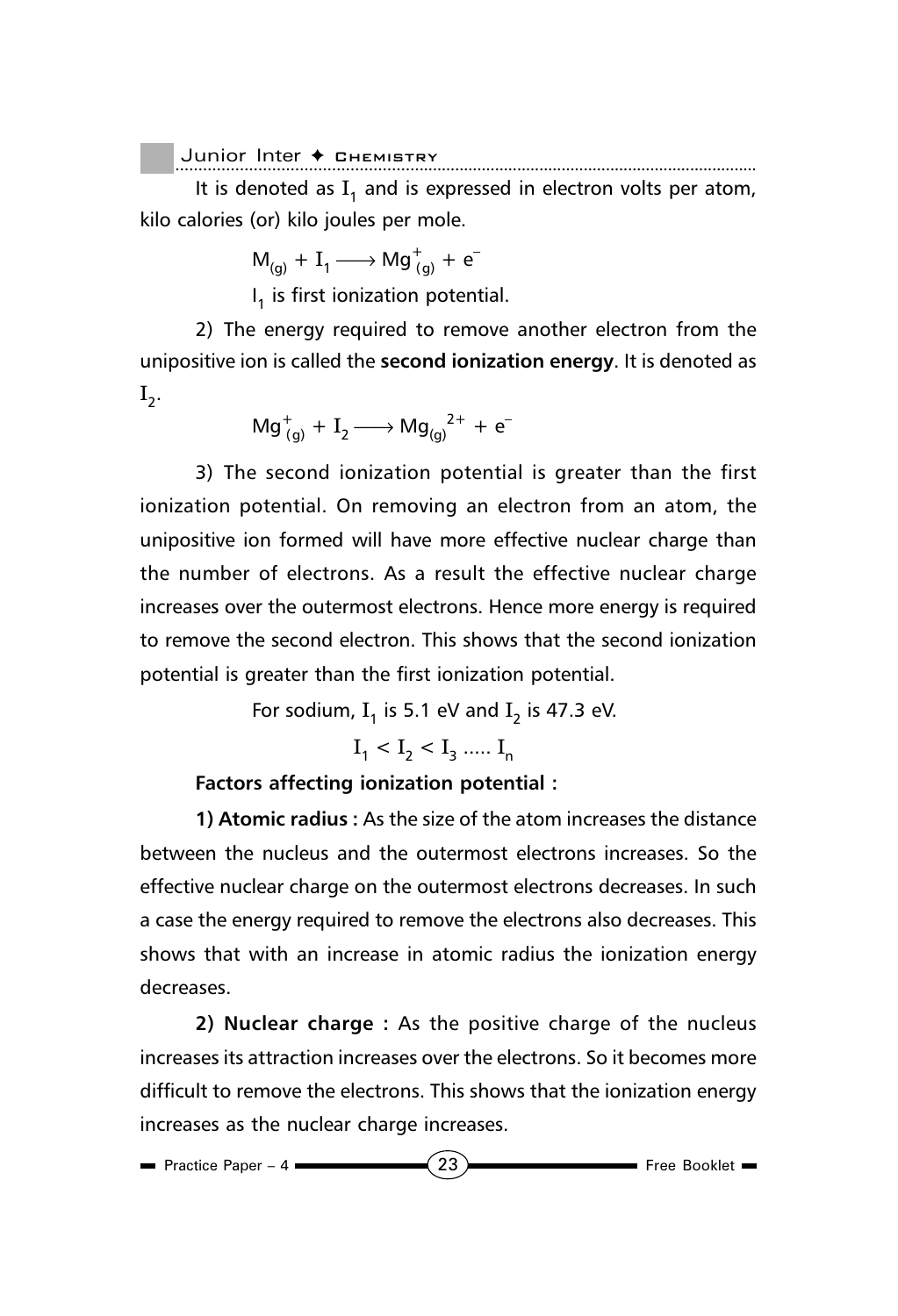**3) Screening effect or shielding effect :** In multielectron atoms, valence electrons are attracted by the nucleus as well as repelled by electrons of inner shells. The electrons present in the inner shells screen the electrons present in the outermost orbit from the nucleus. As the number of electrons in the inner orbits increases, the screening effect increases. This reduces the effective nuclear charge over the outermost electrons. It is called screening or shielding effect. With the increase of screening effect the ionization potential decreases. Screening efficiency of the orbitals falls off in the order  $s > p > d > f$ .

Magnitude of screening effect)  $\propto \frac{1}{\text{(lonization enthalpy)}}$ 

**Eletronic configurations :** Half filled and full filled sub shells are more stable than others. These require more ionisation energy than others.

**21. What do you understand by hybridization ? Explain the different types of hybridizations involving 's' and 'p' orbitals.**

**Ans.** Hybridisation is defined as the process of mixing of atomic orbitals of nearly equal energy of an atom to give the same number of new set of orbitals of equal energy and shapes.

Depending on the number and nature of orbitals involving hybridisation it is classified into different types. If 's' and 'p' atomic orbitals are involved three types are possible namely  $sp^3$ ,  $sp^2$  and sp.

**1. sp3 hybridisation :** In this hybridisation one 's' and three 'p' atomic orbitals of the excited atom combine to form four equivalent sp<sup>3</sup> hybridised orbitals.

This hybridisation is known as tetrahedral or tetragonal hybridisation.

Each sp<sup>3</sup> hybridised orbital possess 25% 's' nature and 75% of 'p' nature. The shape of the molecule is tetrahedral with a bond angle 109°28', **e.g. : Formation of Methane molecule :**

| Practice Paper - 4 | 21 | Free Booklet |
|--------------------|----|--------------|
|--------------------|----|--------------|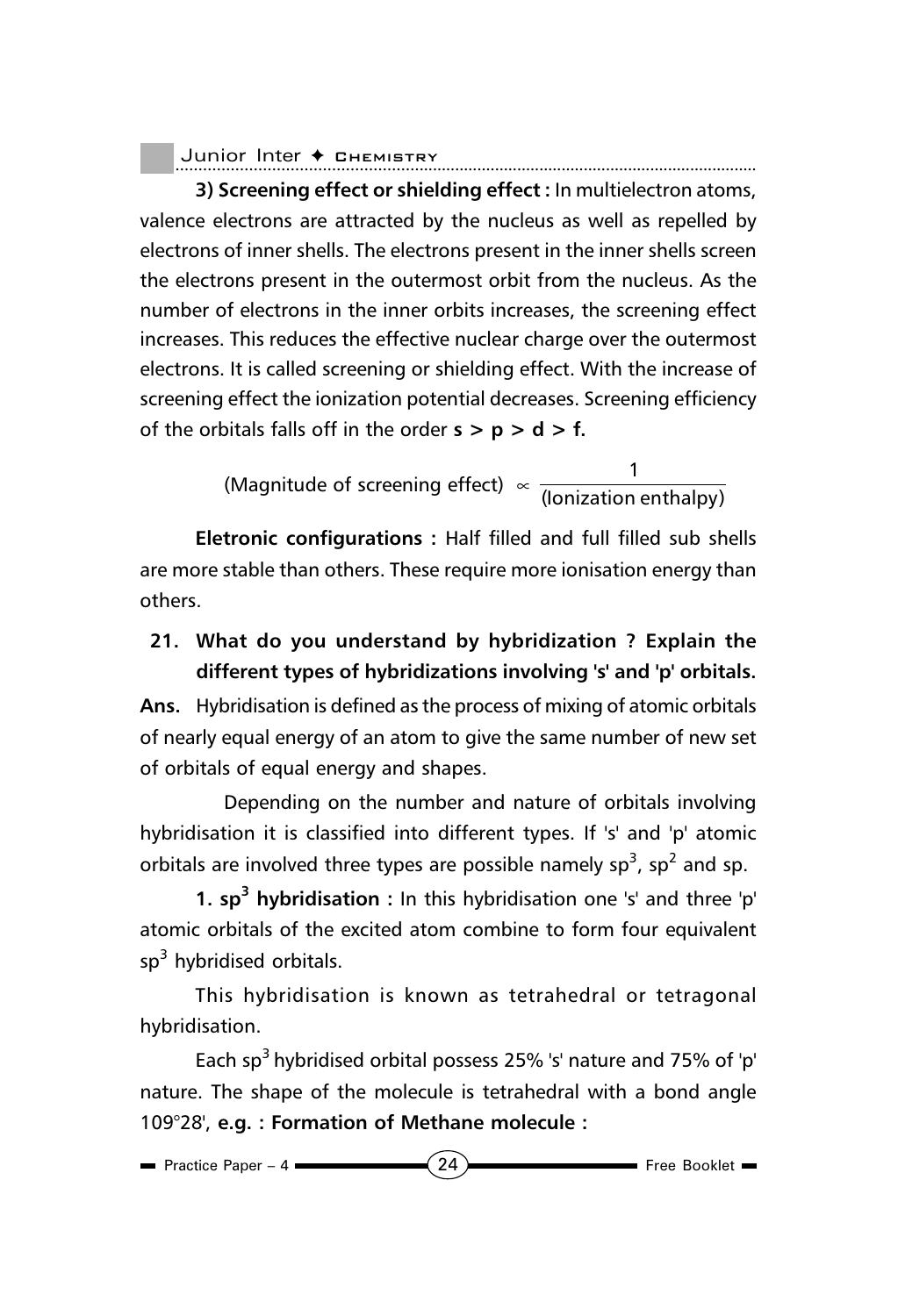- 1) The central atom of methane is carbon.
- 2) The electronic configuration of carbon in ground state is  $1s<sup>2</sup>$  $2s^2$  2p $^{2}_{x}$  2p $^{1}_{y}$  2p $^{0}_{z}$  and on excitation it is 1s<sup>2</sup> 2s<sup>1</sup> 2p $^{1}_{x}$  2p $^{1}_{y}$  2p $^{1}_{z}$ . During excitation the 2s pair splits and the electron jumps into the adjacent vacant 2 $\bm{{\mathsf{p}}}_\textsf{z}$  orbital.
- 3) The 2s<sup>1</sup> 2p<sub>x</sub><sup>1</sup> 2p<sub>2</sub><sup>1</sup> undergo sp<sup>3</sup> hybridisation giving four equivalent sp<sup>3</sup> hybridised orbitals.
- 4) Each sp<sup>3</sup> hybrid orbital overlaps with the 1s orbitals of hydrogen forming  $\sigma_{sp^3-s}$  bond.
- 5) In case of methane four  $\sigma_{sp^3-s}$  bonds are formed. The bonds are directed towards the four corners of a regular tetrahedron. The shape of methane molecule is tetrahedral with a bond angle 109°28'.



**2. sp2 hybridisation :** In this hybridisation one 's' and two 'p' atomic orbitals of the excited atom combine to form three equivalent sp<sup>2</sup> hybridised orbitals.

This hybridisation is also known as trigonal hybridisation. In  $sp<sup>2</sup>$ hybridisation each sp<sup>2</sup> hybrid orbital has 33.33% 's' nature and 66.66% 'p' nature. The shape of the molecule is trigonal with a bond angle 120°.

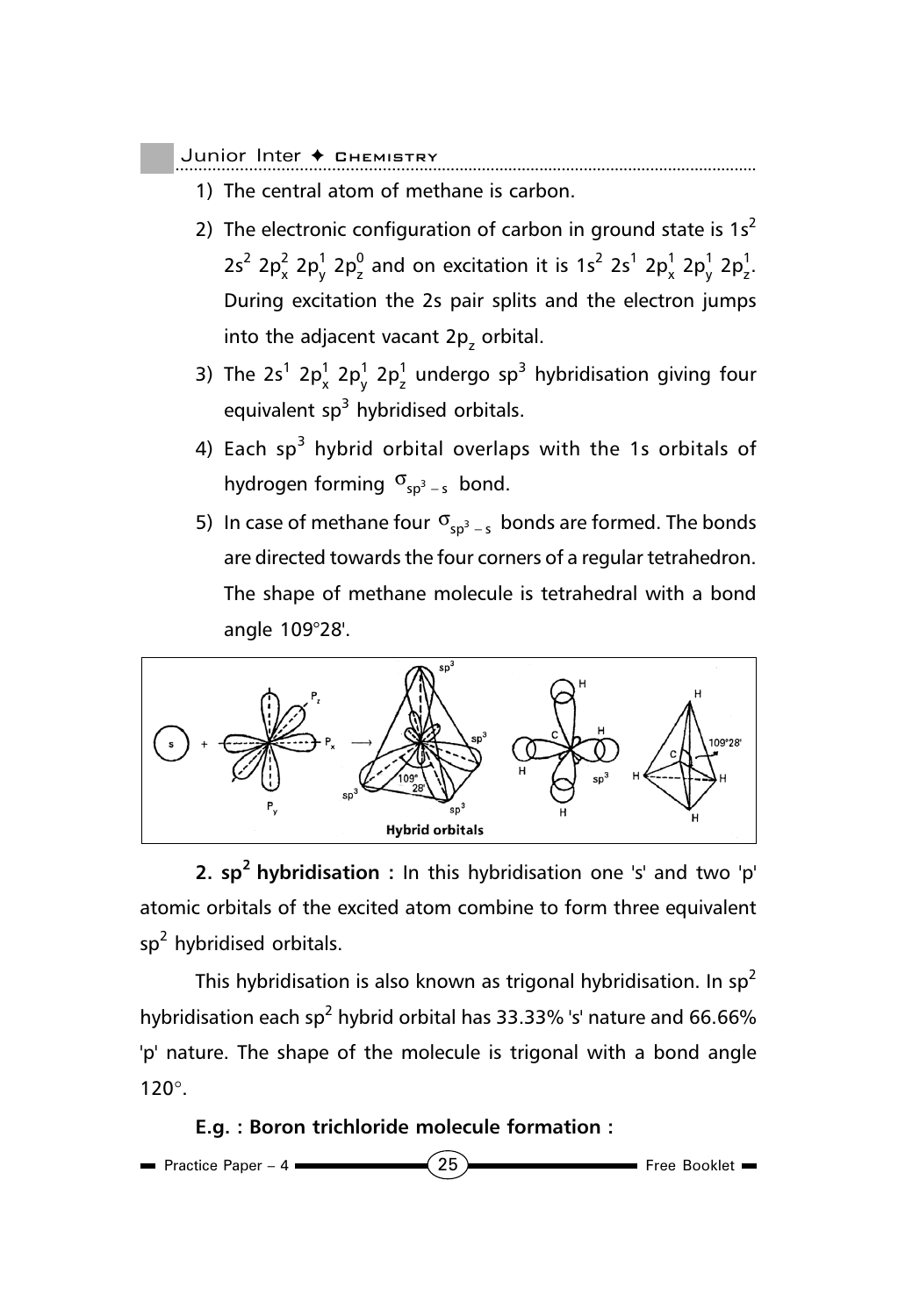- 1) The electronic configuration of 'B' in the ground state is  $1s^2$  2s<sup>2</sup> 2p<sub>x</sub><sup>1</sup> 2p<sub>y</sub><sup>0</sup> 2p<sub>2</sub><sup>0</sup>.
- 2) On excitation the configuration is  $1s^2 2s^1 2p_x^1 2p_y^1 2p_z^0$ . Now there are three half filled orbitals are available for hybridisation.
- 3) Now sp<sup>2</sup> hybridisation takes place at boron atom giving three sp<sup>2</sup> hybrid orbitals.
- 4) Each of them with one unpaired electron forms a 'σ' bond with one chlorine atom. The overlapping is  $\sigma_{sp^2-p}$  (Cl atom has the unpaired electron in 2 $\bm{{\mathsf{p}}}_\textsf{z}$  orbital). In boron trichloride there are three 'σ' bonds.



**3. sp hybridisation :** In this hybridisation one 's' and one 'p' atomic orbitals of the excited atom combine to form two equivalent sp hybridised orbitals.

This hybridisation is also known as diagonal hybridisation. In sp hybridisation each sp hybrid orbital has 50% 's' character and 50% 'p' character. The shape of the molecule is linear or diagonal with a bond angle 180°. **Ex. : Beryllium chloride molecule formation :**

| <b>Practice Paper - 4</b> | 26 | Free Booklet - |
|---------------------------|----|----------------|
|---------------------------|----|----------------|